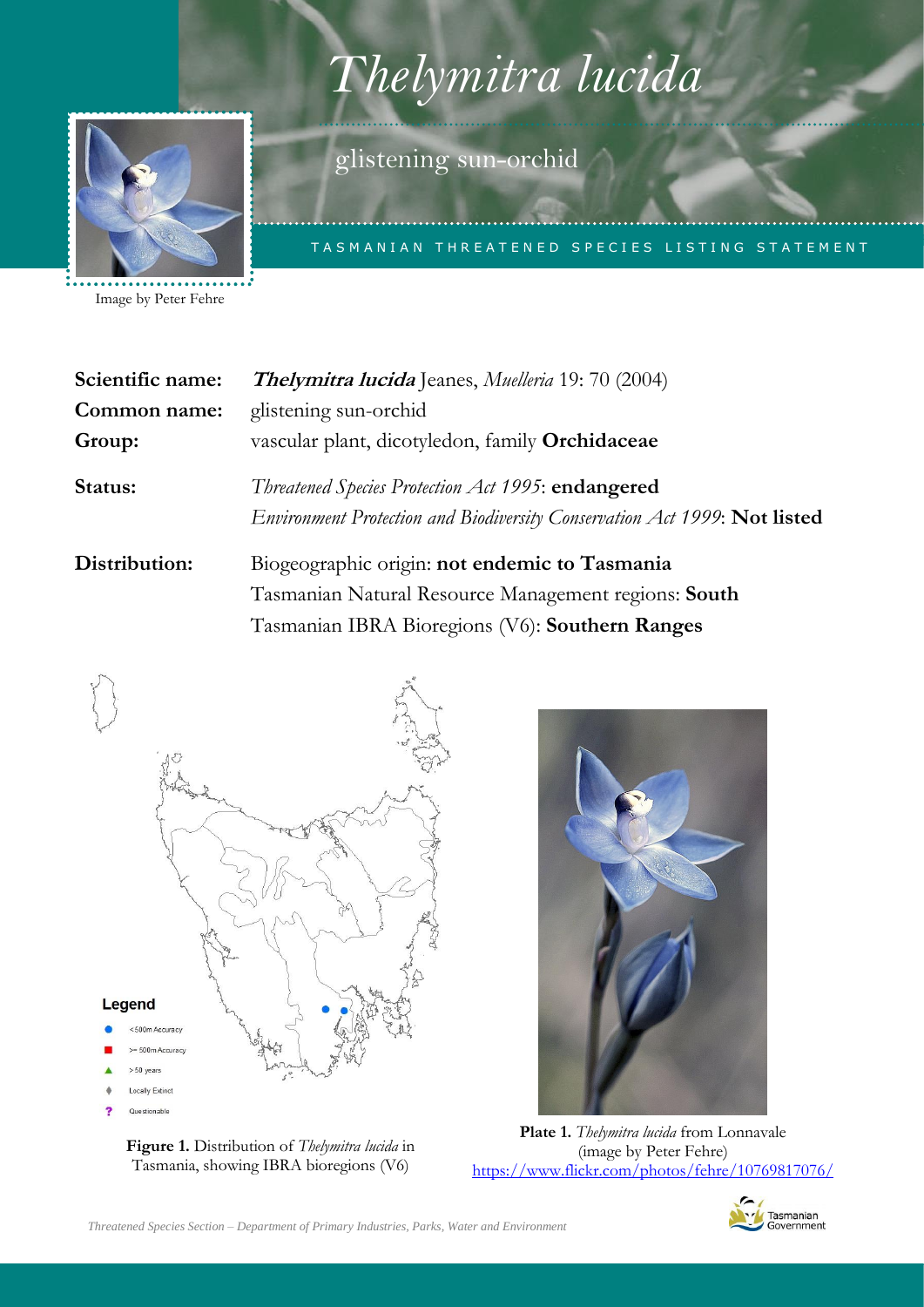SUMMARY: *Thelymitra lucida* (glistening sunorchid) is a deciduous terrestrial orchid known in Tasmania from two locations in the south of the State, with only two records, despite numerous surveys in known and potential habitat. The species is typically rare and seldom collected and it is likely that the species occupies less than 1 ha and consists of fewer than 250 individuals in total in Tasmania, putting the species at a high risk of local extinctions. The species grows in open forest and woodland with slightly impeded drainage. Likely threats to the known sites include losses through vegetation clearance or land management changes, competition from weeds, inappropriate fire or disturbance regimes, and climate change.

# **IDENTIFICATION AND ECOLOGY**

Species of *Thelymitra* are commonly called sunorchids because the flowers of most species open only in warm to hot weather, particularly on bright, sunny days. *Thelymitra* species are terrestrial orchids that die back after flowering to fleshy subterranean tubers. They are all spring or summer flowering. Most species have a single narrow basal leaf. Unlike most orchids, the labellum (lip) of the flower is generally similar in shape and size to the petals. Features of the column in the centre of the flower are important in identification. In all species the column has two arm-like projections that flank the anther (pollen-holding structure).

Flowers of *Thelymitra* species are thought to mimic native irises and lilies, thus attracting a similar suite of pollinating insects, such as small native bees, that attempt to collect pollen and often bring about pollination (Jones et al. 1999). Jones (2006) notes that *Thelymitra lucida* has selfpollinating flowers that open tardily on hot days. The family Orchidaceae is characterised by a high speciation rate, particularly when selfpollination is involved, largely accounting for their often restricted distributions. There are currently 212 species in the family native to Tasmania, with *Thelymitra lucida* being one of 38 Tasmanian *Thelymitra* species (de Salas & Baker 2019), 11 of which are listed on Schedules of the Tasmanian *Threatened Species Protection Act 1995.*

The flowering of many sun-orchids is promoted by disturbance (Jones 2006). Orchids rely on associations with mycorrhizal fungi for germination and growth, with disturbance affecting the species directly or indirectly by impacting on their mycorrhizal fungi (Jasinge et al. 2018).

# **Survey techniques**

Surveys for *Thelymitra lucida* should be undertaken during its peak flowering period, November and December, ideally in hot weather when its flowers are most likely to be open (Jeanes 2004, Jones 2006, Wapstra 2018). The two Tasmanian observations were made in November.

# **Description**

*Thelymitra lucida* has a leaf that is 20 to 35 cm long and 5 to 12 mm wide. The leaf is linear, fleshy, and channelled. The green to purplish flower stems are 30 to 55 cm tall. The inflorescence usually consists of 1 to 7 flowers, which are 16 to 24 mm across, and dark blue. The often shortly pointed sepals and petals are 8 to 12 mm long and 4 to 7 mm wide. The column is 5 to 6 mm long and 2.5 to 3.5 mm wide and is blue to pinkish. The post-anther lobe (hooding the anthers) is 2.5 to 4 mm long, and 2 to 2.7 mm wide, tubular and inflated, the apex being deeply split into two lobes that are 1.2 to 1.6 mm long. It is dark purplish black with a yellow apex and the back surface is usually covered with a thin glistening bloom. The column arms are more or less straight and 1 to 1.5 mm long, with a toothbrush-like tuft of white or creamy yellow hairs that are 1 to 1.2 mm long.

[description based on Jeanes 2004, Jones 2006]

# **Confusing species**

*Thelymitra lucida* is one of three *Thelymitra* species with the post-anther lobe often covered with a waxy or glistening bloom, the other species being *Thelymitra mucida* and *Thelymitra inflata*. It can be distinguished from *Thelymitra mucida*  whose post-anther lobe shape is broadly v-notched and is narrowest at the base and widest towards the apex, and whose column arms have fewer, sparser and generally thicker,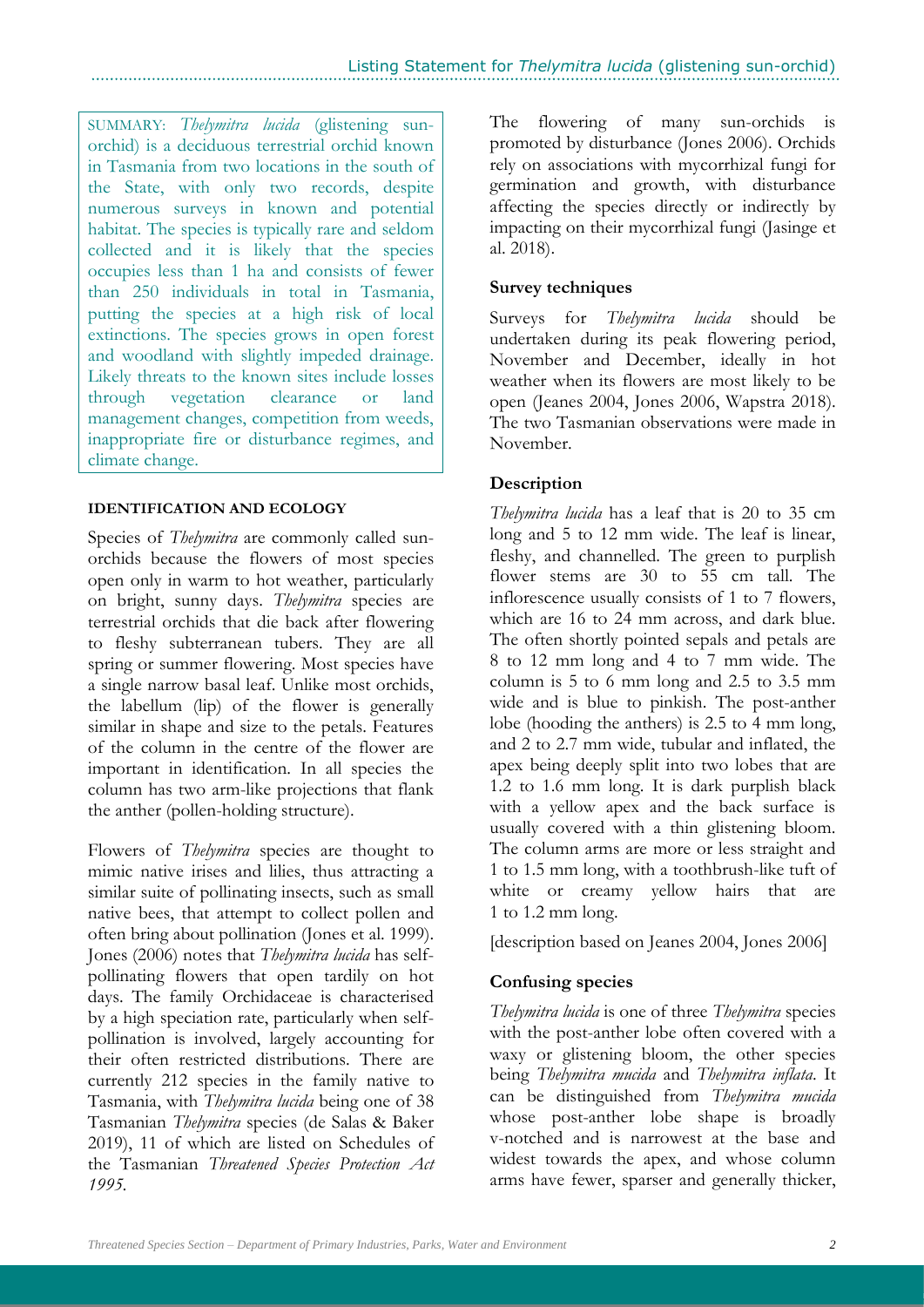| Subpopulation            | Tenure          | <b>NRM</b><br>region | 1:25000<br>mapsheet | Year<br>seen | Area<br>occupied<br>(ha) | Number of<br>individuals |
|--------------------------|-----------------|----------------------|---------------------|--------------|--------------------------|--------------------------|
| Huon Highway, Grove      | road<br>verge*  | South                | Longley             | 2001         | unknown                  | unknown                  |
| Woolleys Road, Lonnavale | private<br>land | South                | Lonnavale           | 2012         | unknown                  | unknown                  |

**Table 1.** Population summary for *Thelymitra lucida* in Tasmania

\*managed by the Department of State Growth

longer bright yellow hairs. It can be distinguished from *Thelymitra inflata* whose post-anther lobe is more inflated, and more deeply notched. It also usually grows in drier habitats and often flowers earlier than *Thelymitra lucida* (Jeanes 2004).

#### **DISTRIBUTION AND HABITAT**





On mainland Australia, *Thelymitra lucida* occurs in Victoria (where it is listed on their Advisory List as endangered), and South Australia (Figure 2). In Tasmania, the species has been recorded from two locations in the south of the State, at Grove and near Lonnavale (Figure 1, Table 1).

*Thelymitra lucida* grows in or near sedgy swamps on moist sandy or peaty soils, sometimes in standing water when in flower (Jeanes 2004). The Grove site occurs in heathy open forest/woodland on moist sandy loam. The Lonnavale site is in sedgy/heathy (slashed) open eucalypt woodland.

### **POPULATION PARAMETERS**

Estimates of relevant parameters used for the application of extinction risk criteria for *Thelymitra lucida* in Tasmania are shown below followed by justification of the estimates:

*Number of subpopulations: <*5 (2 known) *Number of locations: <* 5 (2 known) *Extent of occurrence:*  $<$  5 km<sup>2</sup> (20 x 0.1 km) *Area of occupancy: <* 1 ha *Area of occupancy (as per IUCN criteria*): 8 km<sup>2</sup> *Number of mature individuals:* < 250

Jeanes (2004) noted that *Thelymitra lucida* is extremely rare and seldom collected, perhaps a result of its highly localised distribution, tardiness in opening its flowers and likely short flowering period. Also, it may be that the species relies on an exacting set of circumstances such as disturbance at a specific time of year combined with adequate moisture levels to emerge and flower (see Jasinge et al. 2018). This presumption is based on follow-up surveys at least 10 times since the species was discovered at Grove in 2001 that failed to detect the species, despite the emergence of many other orchid species, including sunorchids (Mark Wapstra pers. comm.).

Whilst *Thelymitra lucida* was only relatively recently described when the *Thelymitra pauciflora* complex was revised (Jeanes 2004), this is unlikely to have contributed to the paucity of records given that *Thelymitra lucida* was split from *Thelymitra mucida*, a species of interest given its listing as rare on State legislation since 1995. Also, *Thelymitra lucida* is distinctive because of its usually glistening bloom on a somewhat inflated post-anther lobe and as such is unlikely to have been overlooked.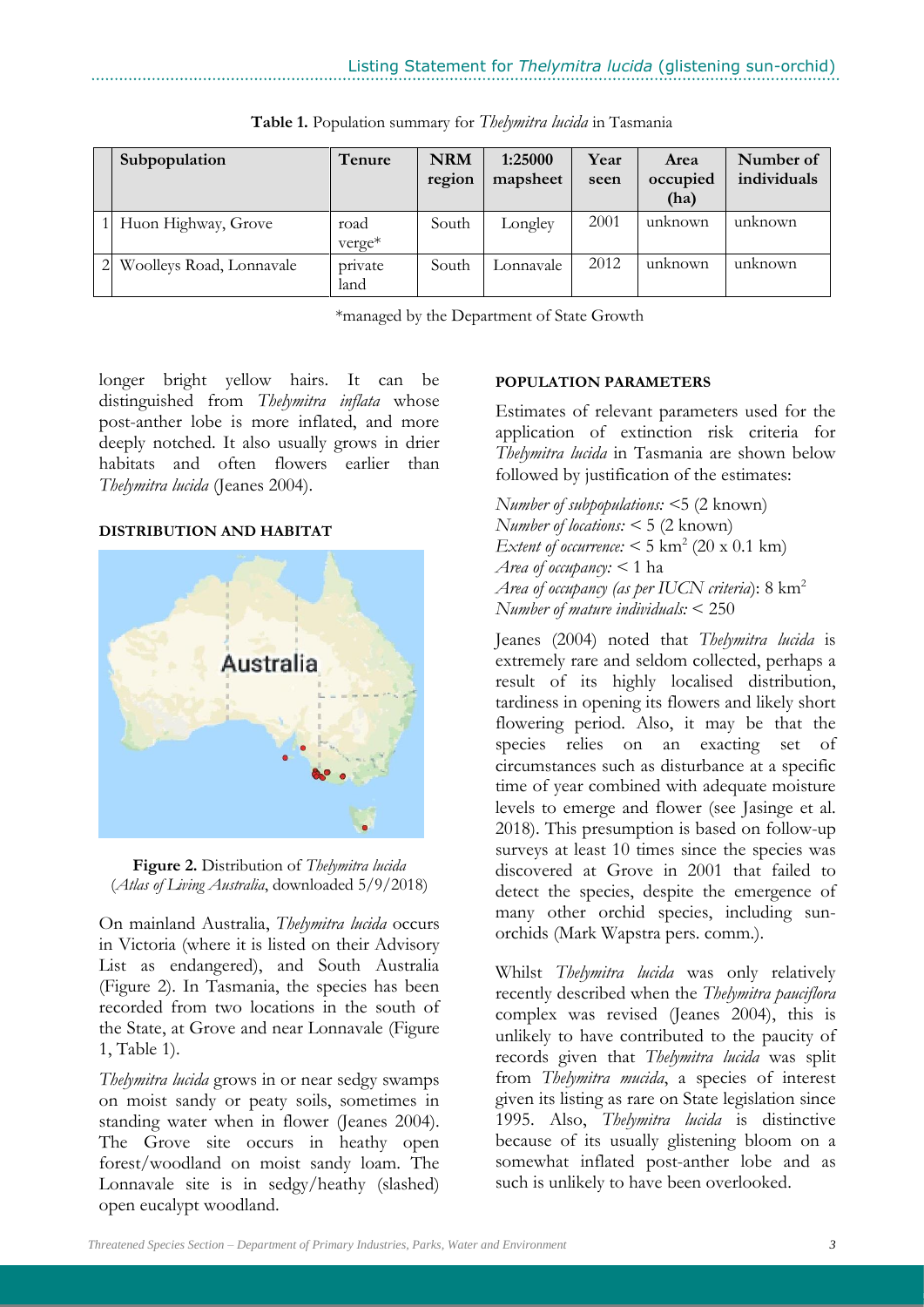Numerous surveys in potential habitat by orchid enthusiasts and impact assessment consultants have not resulted in the detection of new locations of *Thelymitra lucida* despite the detection of new locations, often significantly increasing the known range of many other *Thelymitra* species in recent decades.

The current status of both of the known subpopulations of *Thelymitra lucida* is uncertain suggesting that the species may be subject to a continuing decline. However, more data may be required to invoke a continuing decline for the formal assessment of extinction risk of the species.

The Grove subpopulation was reportedly from the edge of the Huon Highway, extending onto adjacent private land which has now had the understorey cleared and appears to no longer be suitable for the species. The road verge has been surveyed for *Thelymitra lucida* at least 10 times since the discovery of the species without success, and, while other sun orchids have emerged at the site since, the habitat has become denser over time and less conducive to emergence (Mark Wapstra pers. comm). As a result and considering the highly localised occurrences typical of the species, the total population is estimated to number fewer than 250 mature individuals and occupy less than 1 ha.

# **RESERVATION STATUS**

*Thelymitra lucida* is not known from a formal reserve in Tasmania (Table 1).

# **CONSERVATION ASSESSMENT**

*Thelymitra lucida* was listed as endangered in 2019 on Schedules of the Tasmanian *Threatened Species Protection Act 1995,* meeting the following criteria:

D: Total population extremely small or area of occupancy restricted, and

- 1. total population estimated to number fewer than 250 mature individuals;
- 2. total population with an area of occupancy less than 1 ha and typically in five or fewer locations that provide an uncertain future due to the effects of human activities or stochastic events, and thus capable of

becoming extinct in a very short time period.

#### **THREATS, LIMITING FACTORS AND MANAGEMENT ISSUES**

*Thelymitra lucida* is typically highly localised and within Tasmania has been recorded from just two sites, making the species vulnerable to inadvertent destruction and stochastic events. This is exacerbated by the reliance of the species on mycorrhizal fungi which also have their own requirements and tolerances. The main threats to *Thelymitra lucida* are discussed below:

**Land clearing or changed management:** The extent of the Grove subpopulation has reportedly declined as a result of understory clearing on private property (Mark Wapstra pers. comm.), and remaining habitat on the verge of the Huon Highway may be subject to degradation resulting from management of the road verge (e.g. extending the gravelled edge, drainage management). The apparently highly localised occurrences and short and spasmodic detection periods of *Thelymitra lucida* increase the risk of clearing or changed management practices in as yet undetected subpopulations and potential habitat.

**Weeds:** The Grove site occurs on a stretch of highway between Grove and Lower Longley along which a 1995 baseline survey found high densities of *Erica lusitanica*, blackberry, *Pinus radiata*, broom, thistles and dock, many of which proliferate in the sorts of moist sites that *Thelymitra lucida* inhabits. The species may be outcompeted by the weeds or suffer directly from weed management activities or indirectly by impacts of herbicides on its mycorrhizal fungi.

**Inappropriate disturbance**: *Thelymitra* species may be out-competed as their habitat becomes dense over time in the absence of disturbance, preventing emergence, flowering and seed-set necessary for the replenishment of their underground tubers and recruitment from seed. Attrition of tubers may be expected following long periods in a dormant state during unfavourable conditions, compromising the long-term persistence of a species in an area (Jones et al. 1999). The vegetation in the road verge at the Grove site has become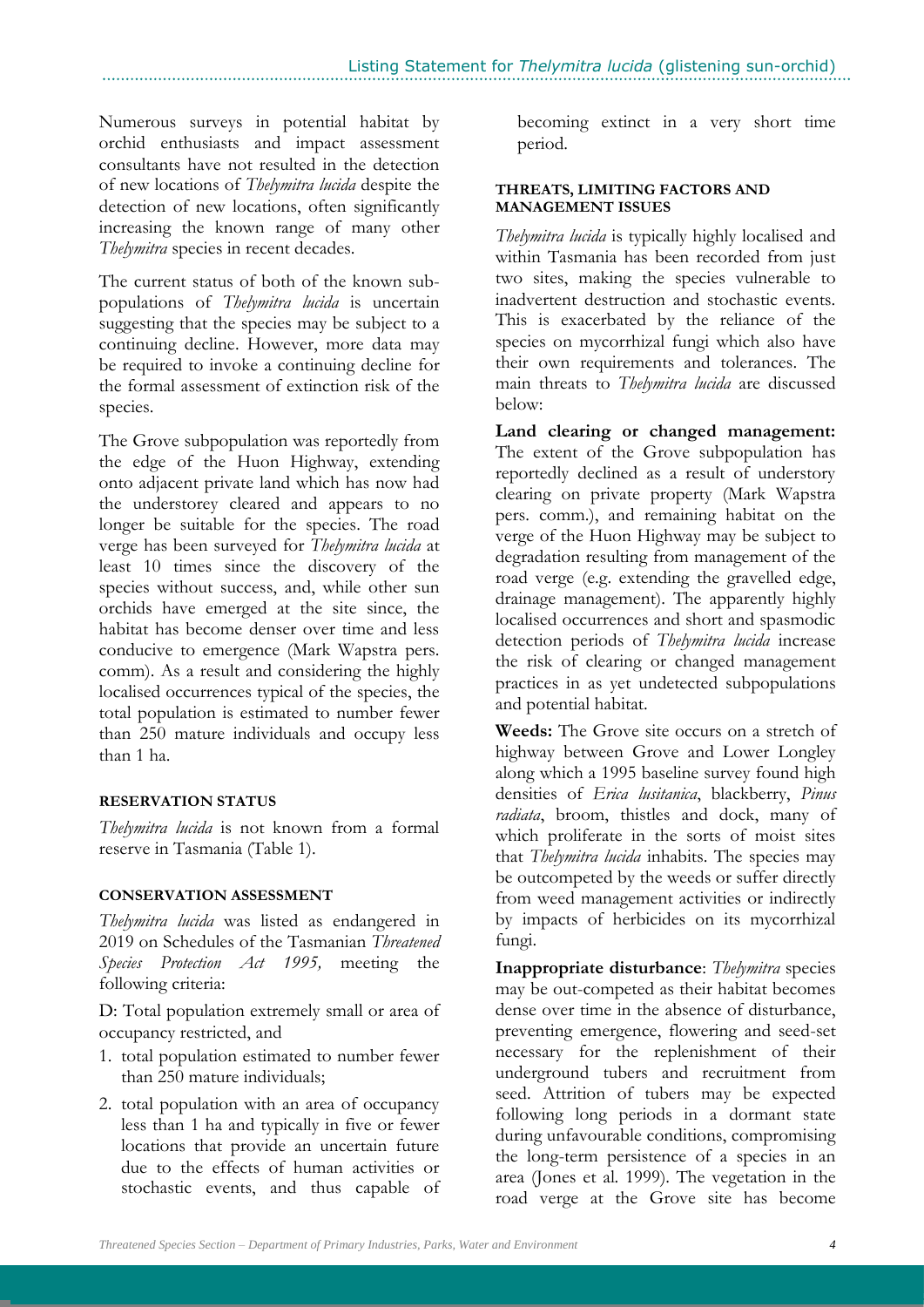denser since discovery (Mark Wapstra pers. comm.). Slashing may be a preferred option to maintain habitat openness as the road verge site complicates the application of a favourable fire regime for *Thelymitra lucida*. Orchids at the Lonnavale site appear to have benefited from past clearing resulting in an orchid-rich sedgy/heathy vegetation maintained by slashing (Mark Wapstra pers. comm.). The results of Jasinge et al. (2018) suggest that it may be prudent to restrict planned burns in the habitat of *Thelymitra lucida* to dry periods in the absence of emergence of the species to lessen the impact on associated mycorrhizal fungi. If the species emerges it would be prudent to time burns to immediately following seed release, though if climatic conditions are too dangerous for burning, slashing may be a preferable disturbance to reduce competition.

**Climate change:** The potential impact of climate change on *Thelymitra lucida* is difficult to quantify but it is likely that even minor shifts in average seasonal conditions may have an adverse impact on such a locally restricted species, especially if other ecological factors such as appropriate fire or disturbance regimes are absent. The risk is exacerbated by impacts to the mycorrhizal fungi upon which the species relies. In particular, the preference of the species for moist habitats makes it susceptible to changed rainfall patterns leading to the drier growing conditions associated with climate change in Tasmania.

**Stochastic events:** The small and highly localised occurrences of the species mean that the risk of inadvertent destruction due to chance events is high, particularly for as yet undetected sites given the short and apparently spasmodic detection periods.

# **MANAGEMENT STRATEGY**

#### **Management objectives**

The main objectives for the recovery of *Thelymitra lucida* are to relocate the species, prevent the loss or degradation of known subpopulations and potential habitat in their immediate vicinity, and increase the number of known subpopulations through survey.

#### **What has been done?**

The Grove site has been surveyed for *Thelymitra lucida* many times since the species was discovered.

## **What is needed?**

Agencies, groups or individuals may assist with some or all of the following recovery actions. Coordinated efforts may achieve the best and most efficient results.

- provide information and extension support to relevant Natural Resource Management committees, local councils, government agencies, the local community and development proponents on the locality, significance and management of known subpopulations and potential habitat,
- ensure that roadside maintenance is compatible with the requirements of the species in the vicinity of the Grove subpopulation,
- include the Grove subpopulation as a priority site for monitoring and management in the Department of State Growth's Roadside Conservation Program,
- prevent the introduction and spread of weeds along the Huon Highway in the vicinity of the Grove subpopulation,
- determine the precise location of the Lonnavale site,
- conduct extension surveys radiating out from known sites,
- where possible, confirm the species identification of records of *Thelymitra mucida* and *Thelymitra holmesii* as some may belong to the more recently described *Thelymitra lucida*,
- monitor known sites regularly for emergence and threats,
- in the absence of emergence of the species, implement burns or slash to reduce competition if sites become overgrown, or when fuel reduction burns are needed, restrict any planned burns to dry periods,
- if the species has emerged, restrict planned fuel reduction burns to immediately following seed release, or slash when plants